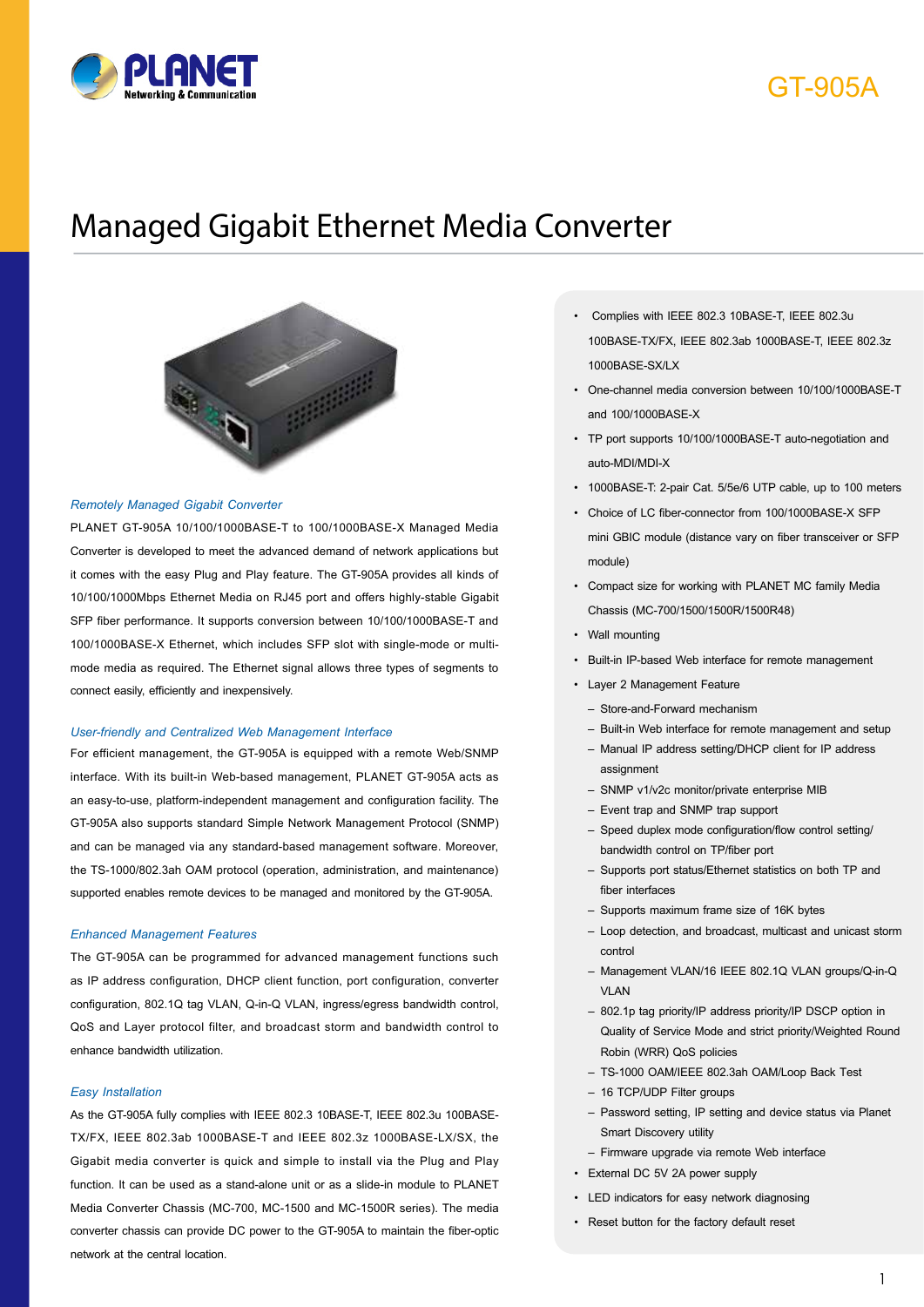

# Applications

### *Fiber-optic Networking for ISPs, Enterprises and Homes*

With high-speed data transmission and easy installation, the GT-905A can build FTTH (Fiber to the Home) and FTTC (Fiber to the Curb) for ISPs, and FTTB (Fiber to the Building) for enterprises. The IGT-905A enables network administrators to easily monitor operations via the Web management interface.

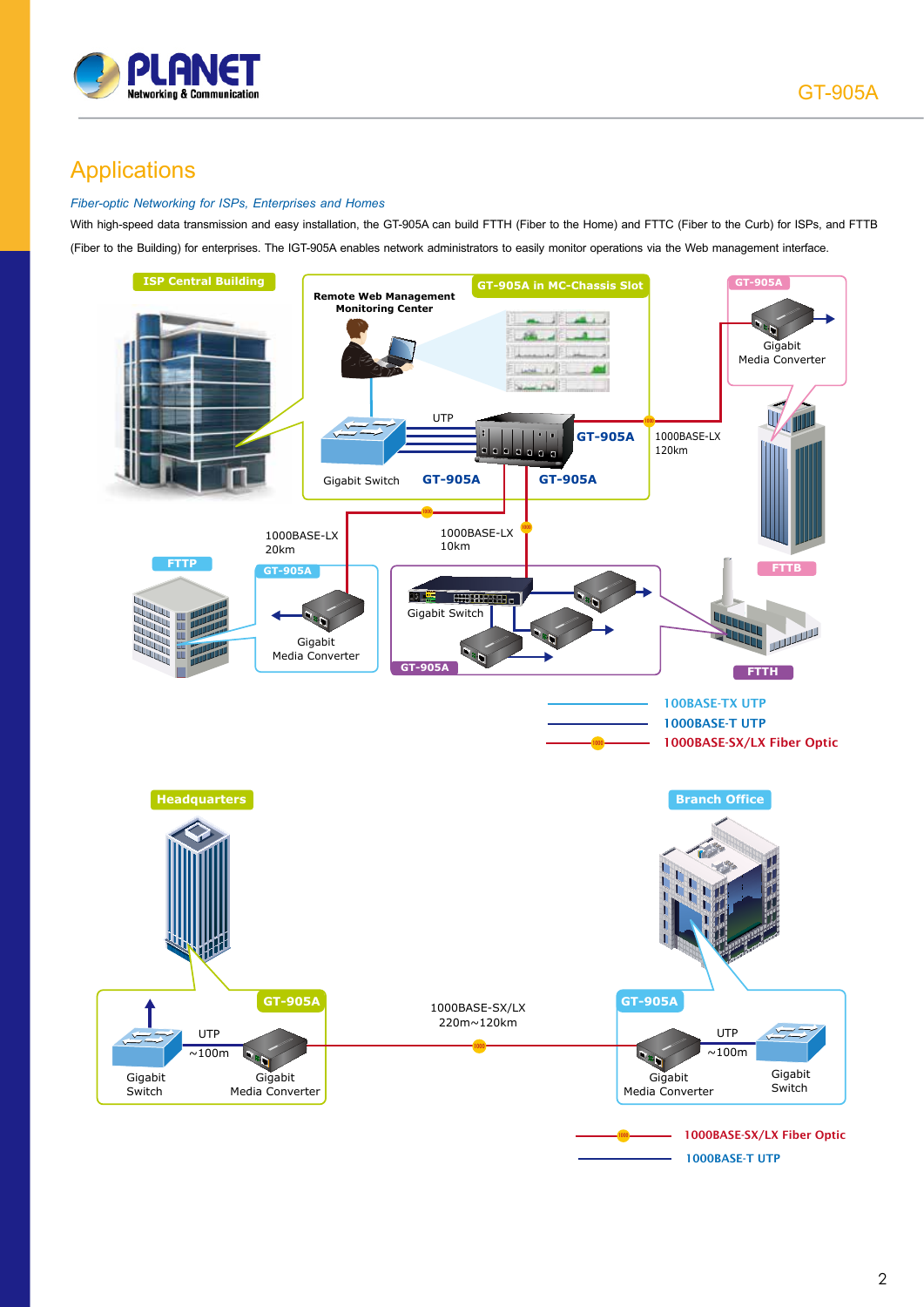

## **Specifications**

| Model                                                                                                                             | GT-905A                                                                                                                                                                                       |  |  |  |
|-----------------------------------------------------------------------------------------------------------------------------------|-----------------------------------------------------------------------------------------------------------------------------------------------------------------------------------------------|--|--|--|
| <b>Hardware Specifications</b>                                                                                                    |                                                                                                                                                                                               |  |  |  |
| IEEE 802.3, 10BASE-T<br>IEEE 802.3u, 100BASE-TX/FX<br><b>Standards</b><br>IEEE 802.3ab, 1000BASE-T<br>IEEE 802.3z, 1000BASE-SX/LX |                                                                                                                                                                                               |  |  |  |
| Ports                                                                                                                             | 1 x 10/100/1000BASE-T port,<br>1 x 100/1000BASE-X SFP Slot                                                                                                                                    |  |  |  |
| Copper Interface                                                                                                                  | RJ45 port (Auto-MDI/MDI-X) Twisted Pair                                                                                                                                                       |  |  |  |
| Optic Interface                                                                                                                   | SFP Slot (100/1000X)                                                                                                                                                                          |  |  |  |
| Speed Twisted-pair                                                                                                                | 10/20Mbps for half/full duplex<br>100/200Mbps for half/full duplex<br>2000Mbps for full duplex                                                                                                |  |  |  |
| <b>Speed Fiber Optic</b>                                                                                                          | 200/2000Mbps for full duplex                                                                                                                                                                  |  |  |  |
| Cable Twisted-pair                                                                                                                | 10BASE-T: 2-pair UTP Cat. 3,4,5, up to 100 m<br>100BASE-TX: 2-pair UTP Cat. 5, up to 100 m<br>1000BASE-T: 4-pair STP Cat 5 up to 100m                                                         |  |  |  |
| Cable Fiber-optic Cable                                                                                                           | . 50/125µm or 62.5/125µm multi-mode fiber cable, up to 220/550m.<br>. 9/125µm single-mode cable, extending long distance to 10/20/40/60/80/120km (vary on fiber transceiver or<br>SFP module) |  |  |  |
| <b>LED</b> Indicator                                                                                                              | $\cdot$ PWR,<br>• TP LINK/ACT, 1000<br>• Fiber LINK/ACT                                                                                                                                       |  |  |  |
| Power Consumption                                                                                                                 | 4 watts/13 BTU (maximum)                                                                                                                                                                      |  |  |  |
| Power Input                                                                                                                       | DC 5V, 2A                                                                                                                                                                                     |  |  |  |
| Dimensions (W x D x H)                                                                                                            | 93 x 70 x 26 mm                                                                                                                                                                               |  |  |  |
| <b>Operating Environment</b>                                                                                                      | Temperature: 0~50 degrees C; humidity: 5~90% non-condensing                                                                                                                                   |  |  |  |
| <b>Storage Environment</b>                                                                                                        | Temperature: -40~70 degrees C; humidity: 5~90% non-condensing                                                                                                                                 |  |  |  |
| Emissions                                                                                                                         | FCC Class A. CE Class A                                                                                                                                                                       |  |  |  |

# Ordering Information

GT-905A 10/100/1000BASE-T to 100/1000BASE-X Managed Media Converter

### Related Products

| MC-700     | 7-Slot Media Converter Chassis             |
|------------|--------------------------------------------|
| MC-1500    | 15-Slot Media Converter Chassis            |
| MC-1500R   | 15-Slot Media Converter Chassis (AC Power) |
| MC-1500R48 | 15-Slot Media Converter Chassis (DC Power) |

## Available 1000Mbps Modules for GT-905A

### Gigabit Ethernet Transceiver (1000BASE-X SFP)

| <b>Model</b> | DDM        | Speed (Mbps) | <b>Connector Interface</b> | Fiber Mode  | <b>Distance</b>   | Wavelength (nm) | Operating Temp.       |
|--------------|------------|--------------|----------------------------|-------------|-------------------|-----------------|-----------------------|
| MGB-GT       | $- -$      | 1000         | Copper                     | --          | 100m              | --              | $0 \sim 60$ degrees C |
| $MGB-SX(V2)$ | <b>YES</b> | 1000         | LC.                        | Multi Mode  | 550 <sub>m</sub>  | 850nm           | $0 \sim 60$ degrees C |
| MGB-SX2(V2)  | <b>YES</b> | 1000         | LC                         | Multi Mode  | 2 <sub>km</sub>   | 1310nm          | $0 \sim 60$ degrees C |
| $MGB-LX(V2)$ | <b>YES</b> | 1000         | LC.                        | Single Mode | 20 <sub>km</sub>  | 1310nm          | $0 \sim 60$ degrees C |
| MGB-L40      | <b>YES</b> | 1000         | LC.                        | Single Mode | 40 <sub>km</sub>  | 1310nm          | $0 \sim 60$ degrees C |
| MGB-L80      | <b>YES</b> | 1000         | LC                         | Single Mode | 80km              | 1550nm          | $0 \sim 60$ degrees C |
| MGB-L120(V2) | <b>YES</b> | 1000         | LC                         | Single Mode | 120 <sub>km</sub> | 1550nm          | $0 \sim 60$ degrees C |

GT-905A